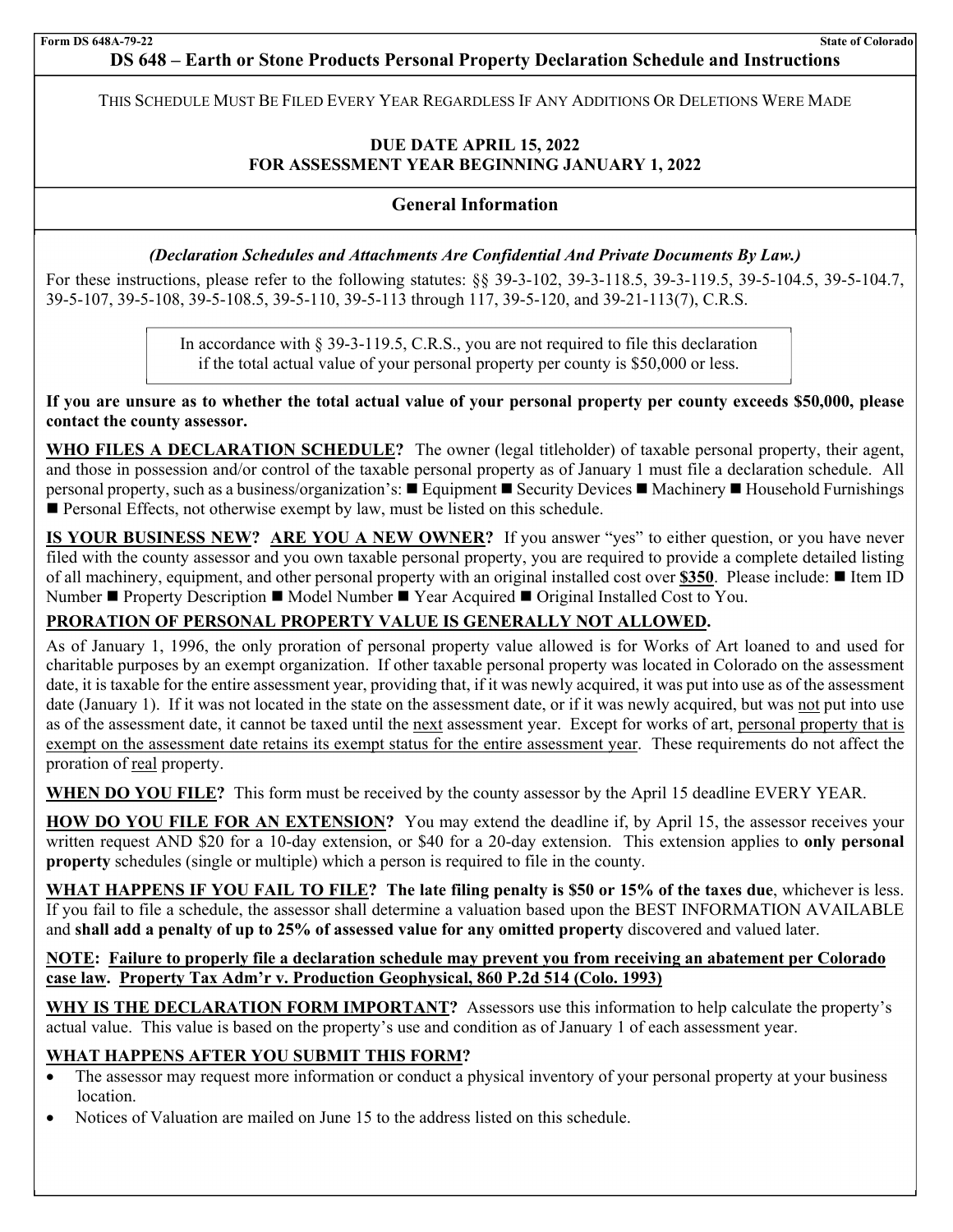#### **INSTRUCTIONS FOR COMPLETING EARTH OR STONE PRODUCTS REAL AND PERSONAL PROPERTY DECLARATION SCHEDULE, DS 648**

**NAME AND MAILING ADDRESS:** Write any corrections to the preprinted name/address information under Change of Name or Address. If you are not the current business owner, please list the name and address of the new owner in the appropriate box. Also, list the date that the property was sold to the new owner.

**PHYSICAL LOCATION/LEGAL DESCRIPTION:** If not preprinted, enter the actual physical location/legal description of all real and personal property you own in the county. This includes property owned by you or under your control or in your possession as of January 1. Indicate if there has been a change in location. List any additional property locations.

**B. OPERATION:** Complete this section by providing your business start-up date and the primary product or service.

**BUSINESS STATUS:** Check the box that best describes the status of your business and property.

- **C. PRODUCTION:** Please list the description, volume, royalty rate (per ton OR per cubic yard), and retail sale price (per ton OR per cubic yard) of any earth or stone extracted during the preceding calendar year. Do not include overburden. If both sand and gravel and borrow are extracted, please list each product on a separate line. Borrow is defined as material, which subsequent to extraction, is usually not processed in any manner prior to sale or use. If this earth or stone operation is on leased land, please indicate the current royalty rate paid.
- **D. LEASE AND PERMIT INFORMATION:** If the property is leased, submit the information pertaining to the lease. Please indicate the Colorado Division of Reclamation, Mining and Safety (DRMS) permit number.
- **E. LAND INFORMATION:** Please indicate the: Number of acres under permit by the DRMS Number of acres affected by the mining operation as of January 1, and Estimated life of the deposit in years.
- **F.** LISTING OF REAL PROPERTY IMPROVEMENTS: List the: Description and location of all buildings, fixtures, and leasehold improvements  $\blacksquare$  Construction or installation date  $\blacksquare$  Your Original Installed Cost. The taxpayer may attach statements or accounting records to describe this property.
- **G. LISTING OF PERSONAL PROPERTY:** Natural resources personal property includes equipment, furniture, or machinery that is used in the: Exploration  $\blacksquare$  Production  $\blacksquare$  Milling  $\blacksquare$  Processing, and/or  $\blacksquare$  Refining of natural resource products. If you are a first time filer, or are unsure as to whether the total actual value of your personal property per county exceeds \$50,000, please contact the county assessor. **Whether or not you file a declaration schedule, the assessor may select your business for an audit.**

### **NOTE: List ALL Personal Property including EXPENSED ASSETS WITH A LIFE OF GREATER THANONE YEAR AND FULLY DEPRECIATED ASSETS STILL IN USE.** You should also submit any relevant market value, rent, or lease information.

**"CONSUMABLE" PERSONAL PROPERTY EXEMPT FROM TAXATION:** Pursuant to § 39-3-119, C.R.S., personal property classified as "consumable" as defined in ARL Volume 5, Chapter 2, is exempt from taxation and should **NOT** be listed on this declaration. "Consumable" personal property is defined as any asset having a life of one (1) year or less regardless of cost, and any asset with a life longer than one year that has a reasonable original installed cost or market value in use of \$350 or less at the time of acquisition. The \$350 limitation applies to personal property that is completely assembled and ready to perform the end user's intended purpose(s) and it includes all acquisition costs, installation costs, sales/use taxes and freight expenses.

### **IMPORTANT: YOU MUST SUBMIT A COMPLETE PROPERTY LISTING IF YOU HAVE NEVER PROVIDED ONE FOR THIS**

**LOCATION.** Do not list merchandise inventory, materials, or supplies. Do list all other personal property acquired by you during the prior year. If you have given the assessor such a list, you may simply submit additions and deletions each year.

- 1. List all taxable personal property acquired by you during the prior year, providing: Item ID Number Complete Property Description Including Model Number or Capacity ■ Year Acquired ■ If the Item is New or Used ■ Original Installed Cost to You (Current Owner), and The Month and Year Each Item was First Placed into Service or is Scheduled to be Placed into Service**.** You should separately submit any available market value, rent, or lease information. The Original Installed Cost to You is defined as the amount that was paid for the personal property when  $\frac{new}{new}$ , inclusive of  $\blacksquare$  Sales/Use Tax  $\blacksquare$  Freight, and  $\blacksquare$  Installation Charges. If the item was purchased used, include its Cost to You along with Sales/Use Tax, Freight, and Installation Charges.
- 2. List all taxable personal property sold, traded, or scrapped during the prior year. Provide for all items deleted: If Item ID Number
	- Property Description Year Acquired If the Item is New or Used, and Original Installed Cost to You (Current Owner).
- 3. List all unlicensed mobile equipment at this location. Do not list licensed vehicles, mobile equipment with SMM license plates, rental decals, or Z-tabs.
- 4. All leasehold improvements must be itemized to include: Property Description Year Acquired, and Your Original Installed Cost.
- **H. DEPRECIATION:** If you file a Form 4562 or 4562-A with the IRS, please provide a copy of your completed IRS Form with an itemized listing of all personal property including the description and cost of each item. Note that all personal property that is expensed should be included in your listing. In addition, attach a copy of the latest detailed Depreciation Schedule from your financial records.
- **I. LEASED, LOANED OR RENTED PERSONAL PROPERTY:** All personal property leased, loaned, or rented to you must be listed in this section. Property rented for 30 days at a time or less, returned at the renter's option, and for which sales/use tax is collected before it is finally sold, is considered exempt and should NOT be reported. You must identify each item of leased personal property as follows:  $\blacksquare$  Owner/Lessor's Name, Address, and Telephone Number **P** Property Description Including Model and Serial Number **Cost of Lease PLease Number**

Lease Term (From-To), and  $\blacksquare$  Total Amount of Annual Rent. If any of the leased equipment is capitalized on your books and records, please check the box at the beginning of the line corresponding with the name of the Lessor. Also, if purchase or maintenance options are included in the lease, check this box and provide details of these options on a separate sheet.

**J. DECLARATION AND SIGNATURE**: Print the personal property owner's Federal Employer Identification Number (FEIN) or Social Security Number (SSN). Print name of owner, name of person signing, phone number, and e-mail address. Then sign, date, and return this form to assessor by **April 15th**. § 39-5-107, C.R.S.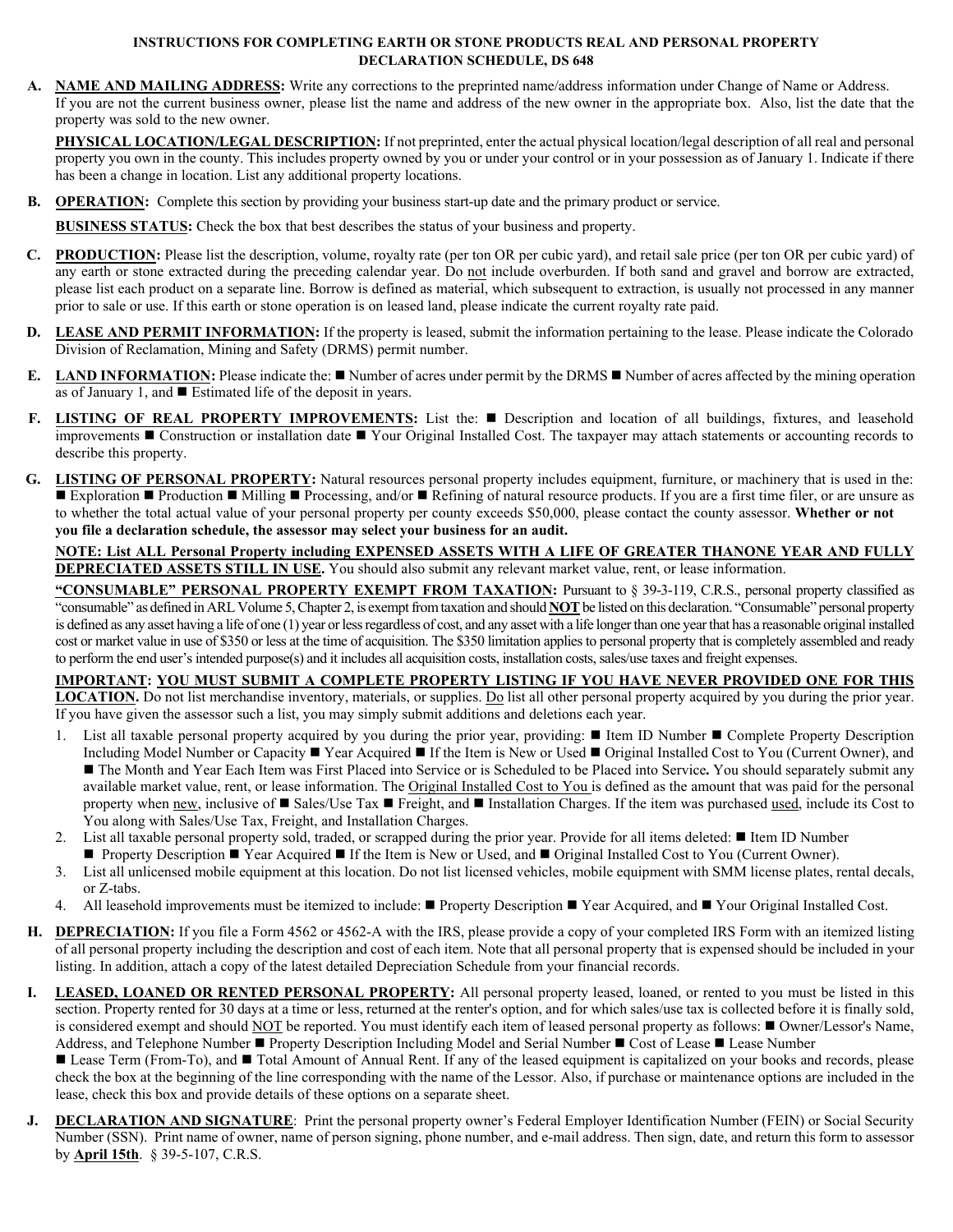| Form DS 648-79-22                                                                                          |                 |  | <b>State of Colorado</b>                                                                                                                         |                                                                                                                 |           |                                       |               |                  |                 |               | 22 DPT-AS             |  |
|------------------------------------------------------------------------------------------------------------|-----------------|--|--------------------------------------------------------------------------------------------------------------------------------------------------|-----------------------------------------------------------------------------------------------------------------|-----------|---------------------------------------|---------------|------------------|-----------------|---------------|-----------------------|--|
| DS 648 – Earth and Stone Product Real and Personal Property<br><b>Declaration Schedule</b><br>Confidential |                 |  |                                                                                                                                                  |                                                                                                                 |           |                                       |               |                  |                 |               |                       |  |
| B.A. Code                                                                                                  | T.A Code        |  | Schedule/Acct#                                                                                                                                   |                                                                                                                 |           | <b>DO NOT USE – FOR ASSESSOR ONLY</b> |               |                  |                 |               |                       |  |
|                                                                                                            |                 |  |                                                                                                                                                  | Code                                                                                                            |           | Description                           | Acres         | Tons             | Actual<br>Value | $\frac{0}{0}$ | Assessed<br>Value     |  |
| <b>Assessment Date</b>                                                                                     | <b>Due Date</b> |  | <b>RETURN TO COUNTY ASSESSOR</b>                                                                                                                 | 5120                                                                                                            |           | Earth or Stone<br>Products            |               |                  |                 | 29            |                       |  |
| 1/1/2022                                                                                                   | 4/15/2022       |  | County                                                                                                                                           | 5220                                                                                                            |           | Improvements                          |               |                  |                 | 29            |                       |  |
|                                                                                                            |                 |  | A. NAME AND MAILING ADDRESS (Indicate any changes/corrections)                                                                                   | 5420                                                                                                            |           | Equip., Furn. &<br>Machinery          |               |                  |                 | 29            |                       |  |
|                                                                                                            |                 |  |                                                                                                                                                  |                                                                                                                 |           |                                       | <b>TOTALS</b> |                  |                 |               |                       |  |
|                                                                                                            |                 |  |                                                                                                                                                  | Received<br>Approved                                                                                            |           |                                       |               | LATE<br>PENALTY? |                 |               |                       |  |
|                                                                                                            |                 |  |                                                                                                                                                  |                                                                                                                 | Completed |                                       | Abstr. Chgs.  |                  |                 |               | $Y \square N \square$ |  |
| PHYSICAL LOCATION/LEGAL DESCRIPTION OF THE                                                                 |                 |  |                                                                                                                                                  | If you are not the current business owner please list the name and                                              |           |                                       |               |                  |                 |               |                       |  |
| PROPERTY AS OF JANUARY 1, 2022:                                                                            |                 |  |                                                                                                                                                  | address of the new owner below.<br>Date Sold:                                                                   |           |                                       |               |                  |                 |               |                       |  |
|                                                                                                            |                 |  |                                                                                                                                                  |                                                                                                                 |           |                                       |               |                  |                 |               |                       |  |
| <b>B. OPERATION:</b> Start Up Date                                                                         |                 |  | <b>Type of Product</b>                                                                                                                           |                                                                                                                 |           |                                       |               |                  |                 |               |                       |  |
| $\Box$ New Business $\Box$ New Owner<br><b>BUSINESS STATUS</b> (Check the Appropriate Box):                |                 |  |                                                                                                                                                  | Check this box if this is your first return: You MUST<br>furnish a complete itemized listing for first returns. |           |                                       |               | $\Box$           |                 |               |                       |  |
|                                                                                                            |                 |  | $\alpha$ proprietion. The decision is been contracted in the first of the contracted in the contracted defined the contracted and the contracted |                                                                                                                 |           |                                       |               |                  |                 |               |                       |  |

| C. PRODUCTION: List the description, volume, royalty rate, and retail sale price of any earth or stone extracted during the preceding calendar year. |  |  |  |
|------------------------------------------------------------------------------------------------------------------------------------------------------|--|--|--|
|------------------------------------------------------------------------------------------------------------------------------------------------------|--|--|--|

| <b>TYPE OF PRODUCT EXTRACTED</b> | <b>TONS</b>      | <b>ROYALTY</b> | <b>CUBIC YARDS</b> | <b>ROYALTY</b> | <b>WEIGHTED AVERAGE</b>       |
|----------------------------------|------------------|----------------|--------------------|----------------|-------------------------------|
|                                  | <b>EXTRACTED</b> | PER TON        | <b>EXTRACTED</b>   | PER CU.YD.     | <b>RETAIL SALE PRICE/UNIT</b> |
|                                  |                  |                |                    |                |                               |
|                                  |                  |                |                    |                |                               |
|                                  |                  |                |                    |                |                               |
|                                  |                  |                |                    |                |                               |

## **D. LEASE AND PERMIT INFORMATION** (Attach a copy of the lease.)

| NAME OF LESSOR                 | DATE OF LEASE   |  |
|--------------------------------|-----------------|--|
| DRMS PERMIT<br>' NUMBER        | LENGTH OF LEASE |  |
| <b>OPTIONS</b><br><b>LEASE</b> |                 |  |

## **E. LAND INFORMATION**

| <b>CRES</b><br>DЕ<br>⊹R M '<br>. н.<br>$\Delta$ | $\sim$ $\sim$ $\sim$ $\sim$<br>---<br>`KE.<br>$\mathbf{r}$ | ADOCIT<br>--<br>-<br>HC'<br>√.)F<br>. JE<br>I M.<br>VOL. | $\overline{\phantom{a}}$<br>T<br>AΚ |
|-------------------------------------------------|------------------------------------------------------------|----------------------------------------------------------|-------------------------------------|
|-------------------------------------------------|------------------------------------------------------------|----------------------------------------------------------|-------------------------------------|

#### **F. LISTING OF REAL PROPERTY IMPROVEMENTS (attach separate sheet(s), if necessary):** List buildings and other improvements constructed or installed the previous year. Include the property description and installation date, your original installed cost, and any additions since

original installation.

| Date of<br><b>Installation</b> | <b>Your Original</b><br><b>Installed Cost</b> | <b>Additions Since Original</b><br><b>Installation</b> |
|--------------------------------|-----------------------------------------------|--------------------------------------------------------|
|                                |                                               |                                                        |
|                                |                                               |                                                        |
|                                |                                               |                                                        |
|                                |                                               |                                                        |

# **G. LISTING OF PERSONAL PROPERTY:**

## **\*\*FOR AN ACCURATE ASSESSMENT, WE MUST HAVE A COMPLETE LISTING OF PERSONAL PROPERTY\*\***

NOTE: Include ALL Expensed Assets With a Life of Greater Than 1 Year, Fully Depreciated Assets Still in Use, and Stored Assets. In accordance with § 39-3-119.5, C.R.S., you are not required to complete this section if the total actual value of your personal property per county is \$50,000 or less. If you are a first-time filer or are unsure as to whether the total actual value of your personal property per county exceeds \$50,000, please contact the county assessor. **Whether or not you file a declaration schedule, the assessor may select your business for an audit.** 

## **(1) List Personal Property acquired during the previous year. (Attach separate sheet(s), if needed.)** ☐ Check if there are no additions.

| Item<br>ID# | <b>Complete Description Including Model or Capacity</b> | Year<br>Acquired | <b>Month &amp; Year First</b><br><b>Placed into Service</b> | New or Used<br>(check only one) | <b>Original Installed</b><br>Cost to vou |
|-------------|---------------------------------------------------------|------------------|-------------------------------------------------------------|---------------------------------|------------------------------------------|
|             |                                                         |                  |                                                             | $\Box$ New<br>$\bigcup$ Used    |                                          |
|             |                                                         |                  |                                                             | $\Box$ Used<br>New              |                                          |